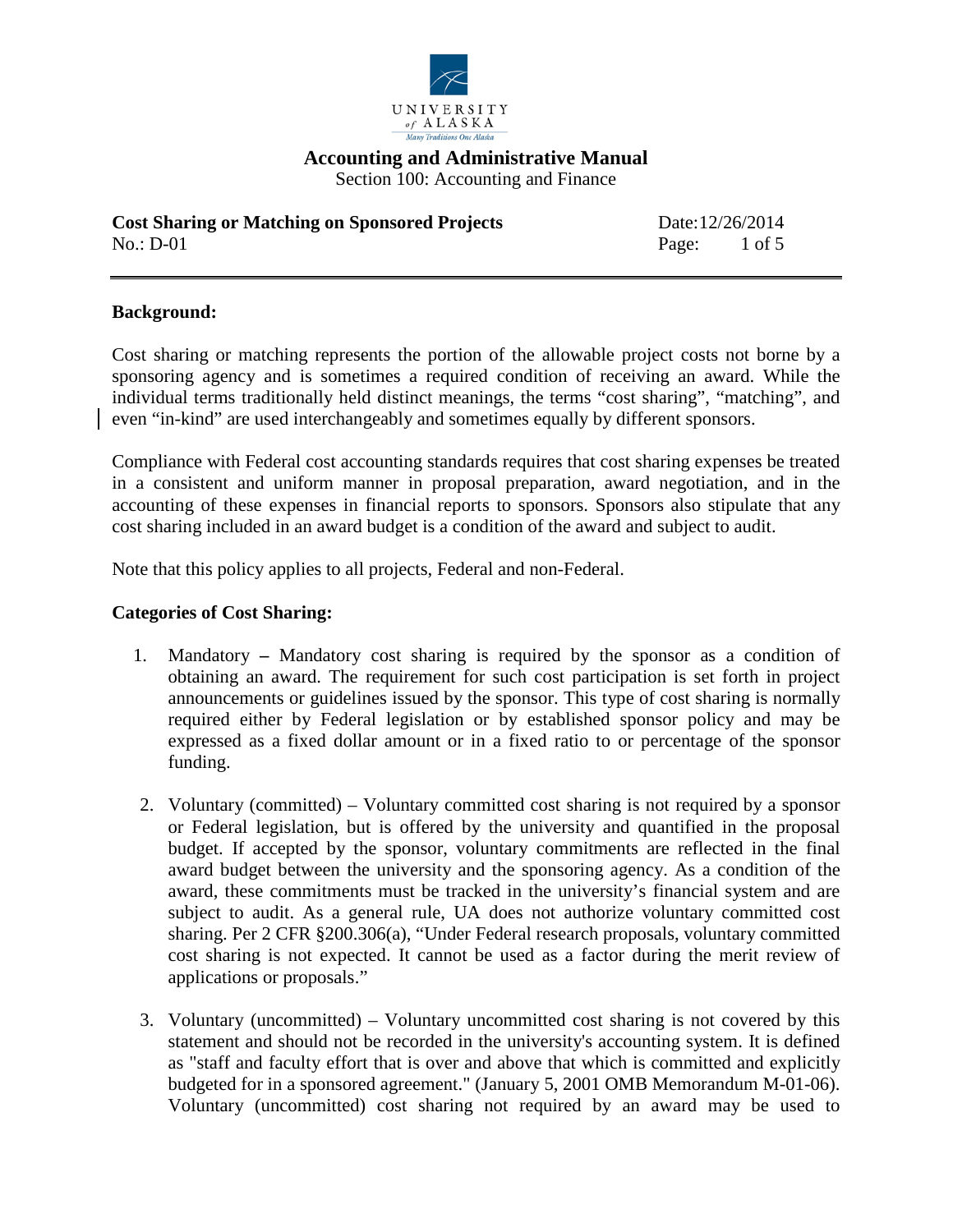

Section 100: Accounting and Finance

**Cost Sharing or Matching on Sponsored Projects** Date:12/26/2014 No.: D-01 **Page:** 2 of 5

substantively demonstrate the university's commitment to a project. The university's sponsored programs/proposal office should be contacted on how best to demonstrate this effort to the sponsor.

#### **Allowable Forms of Cost Sharing:**

Cost sharing may consist of project costs incurred by the university in the form of cash outlays or non-cash items such as third-party in-kind contributions and unrecovered F&A costs. These types of cost sharing can be described as follows:

- 1. Cash Contributions Cash contributions represent the university's cash outlay, including the outlay of money contributed to the university by third parties from nonfederal sources. For example, salaries paid to employees by the university from state general funds or a private grant.
- 2. In-kind Contributions In-kind contributions represent the value of non-cash contributions provided by non-federal third parties necessary to accomplish the program activities. The costs must be allowable if the university were required to pay for them.

In-kind contributions include the reasonable value of time donated by an employee of the university if (1) the individual is not compensated through regular salary, overtime, or compensatory time by the institution and (2) the service and time donated are not within the scope of the individual's paid employment. Employees may not donate services for which they would normally be entitled to compensation from the institution.

Property or depreciation on property purchased with Federal funds may only be considered as the university's in-kind contributions when authorized by Federal legislation and approved by the university Controller or their designee. Depreciation for property owned by the university and included in the F&A cost rate categories cannot be treated as in-kind contributions. Costs incurred for new capital assets or improvements should not be used as cost sharing. Any exception to this practice must be approved by the Chief Financial Officer at the respective campus and the university Controller or their designee.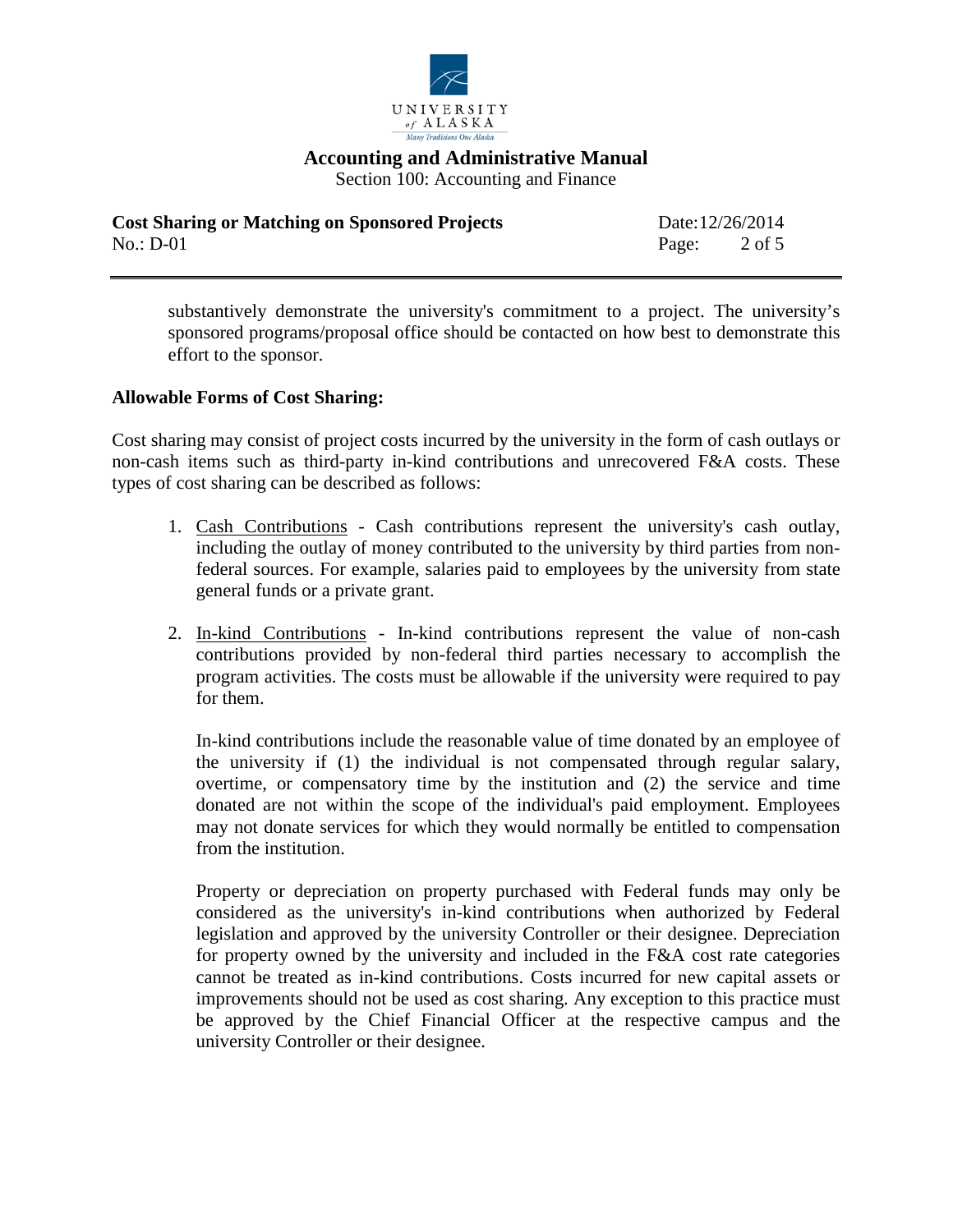

Section 100: Accounting and Finance

#### **Cost Sharing or Matching on Sponsored Projects** Date:12/26/2014 No.: D-01 **Page:** 3 of 5

These contributions are valued in the same manner as any other university costs in accordance with 2 CFR § 200, Subpart E. Acceptable valuation criteria for in-kind contributions are also outlined in 2 CFR §200.306.

In-kind contributions claimed as cost sharing must be supported by documentation. Documentation for volunteer services must be supported, to the extent feasible, by the same methods used by the university for employees. The documentation for personal service, commodities, equipment, buildings, and land must show how the valuation placed on the contribution was determined.

- 3. Other Direct Costs Other direct costs that are paid for from sources other than the sponsor and directly attributable to support of the project may be used as M/CS. Examples include travel directly attributed to the project or supplies purchased for the project.
- 4. F&A Costs F&A costs may be included as part of cost sharing or matching with the prior approval of the federal awarding agency. These costs may include waived F&A on the federally funded portion of the project and F&A on the university's cost sharing direct contribution to the project.

#### **Unallowable Forms of Cost Sharing**

Certain contributions are unallowable forms of cost sharing. Expenses listed in 2 CFR § 200, Subpart E as unallowable costs cannot be listed as cost sharing contributions, either in the proposal or in the award.

Examples of Unallowable Cost Sharing Commitments:

- Costs used to meet a cost sharing commitment on another project. Since these funds have already been committed and likely expended, they cannot be used again.
- Using Federal funds to meet a cost sharing commitment on another Federally-funded project, unless specifically allowed by statute or by the Federal sponsor's program guidelines.

Other unallowable cost sharing includes costs that are part of the university's F&A rate calculations, such as:

- UA-owned space, buildings, and equipment.
- Administrative salaries such as those of a dean, department chair or clerical position.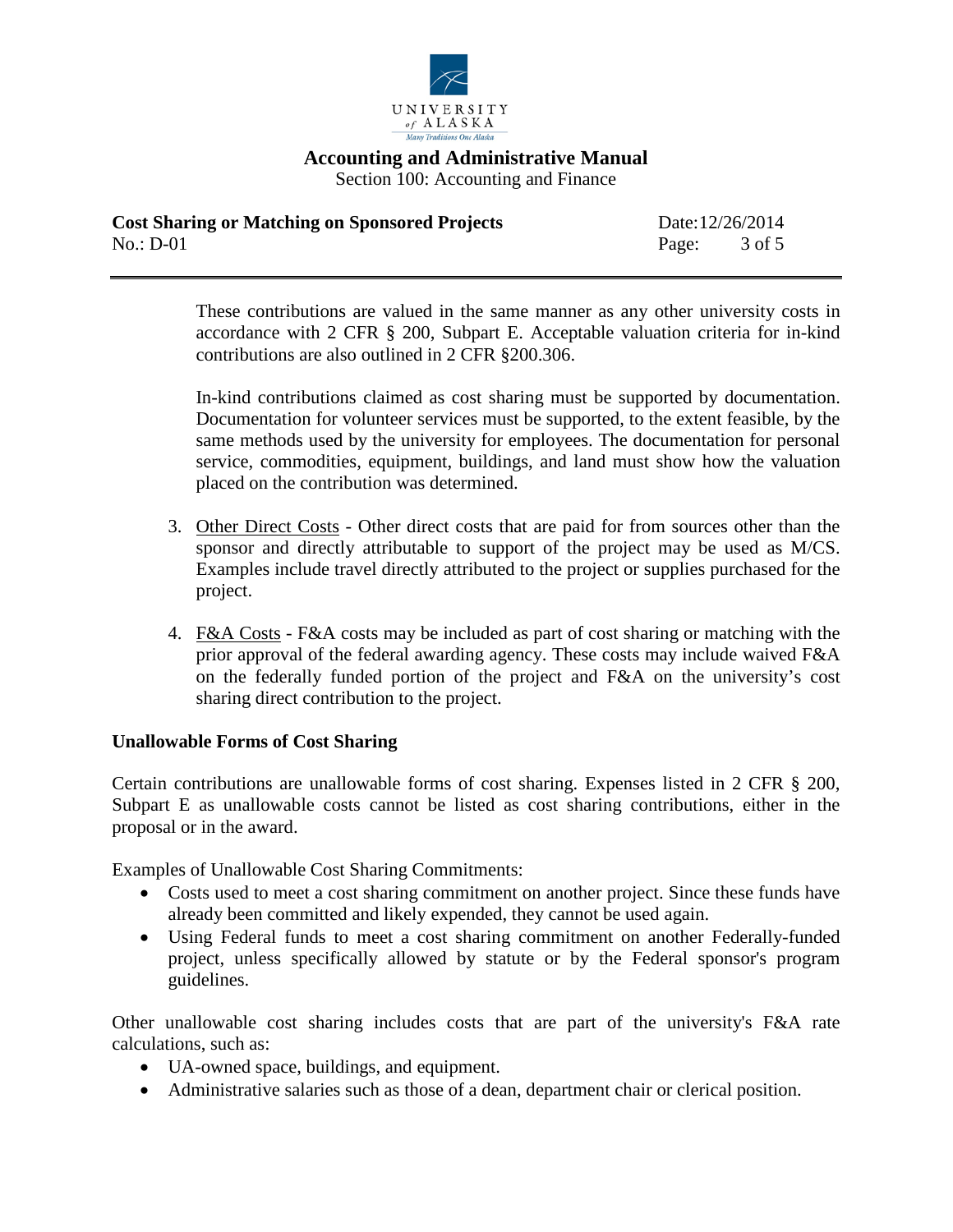

Section 100: Accounting and Finance

**Cost Sharing or Matching on Sponsored Projects** Date:12/26/2014 No.: D-01 **Page:** 4 of 5

• Any cost that duplicates the type of costs in the campus indirect cost rates.

Volunteer Effort: Time donated by an individual cannot be tracked and certified, so the university does not allow the use of time donated by volunteers or employees to meet a cost sharing commitment. Additionally, university employees may not donate services for which they would normally be entitled to compensation from the university or any other entity.

#### **Qualification of Cost Sharing Commitments:**

Contributions will be accepted as meeting the university's cost sharing requirements when they meet all of the following criteria:

- 1. They are verifiable from the university's or other non-Federal entity's records. Documentation is required. For example, cost sharing derived from contributed salaries and wages must be documented on timesheets.
- 2. They are not included as contributions for any other Federal award.
- 3. They are necessary and reasonable for accomplishment of project or program objectives.
- 4. They are allowable under the cost principles delineated in 2 CFR § 200, Subpart E.
- 5. They are not paid by the Federal Government under another Federal award, except where the Federal statute authorizing a program specifically provides that Federal funds made available for such program can be applied to matching or cost sharing requirements of other Federal programs.
- 6. They are provided for in the approved budget when required by the Federal awarding agency.
- 7. They are not charges also claimed as part of the institution's F&A costs (i.e., administrative and support staff salaries and use charges for facilities or equipment already owned by the institution).
- 8. They are not costs financed by program income generated by activities of the project, unless the contracting officer or grants officer of the funding agency expressly permits such use in writing.